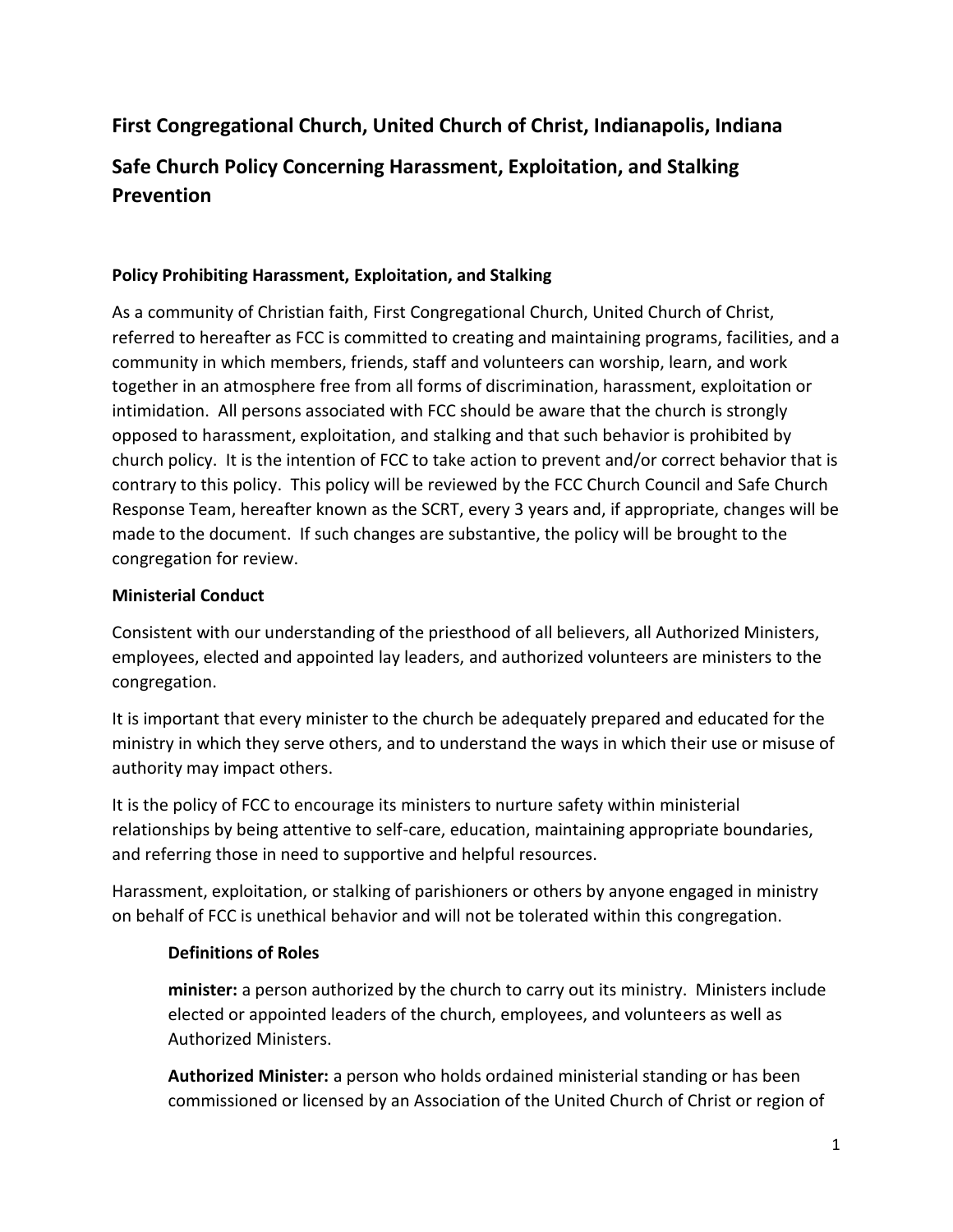the Christian Church (Disciples of Christ). An Authorized Minister is one type of minister within the meaning of this policy.

**Ministerial Relationship:** the relationship between one who carries out the ministry of the church and the one being served by that ministry.

#### **Definition of Behaviors**

**Harassment:** Behavior directed at another person by a minister with the intent of intimidating, humiliating or embarrassing the other person or subjecting that person to public discrimination. Indiana state law defines harassment as including "unwanted action or contact taken against an alleged victim and involves making a telephone call, communicating by mail, telegraph or other written communication transmitting obscene messages, or indecent or profane messages on a citizen's radio or communicating via computer network with the intent to harass, annoy, or alarm another person."

- Any of the above mentioned or following behaviors involve repeated, coercive actions by a minister toward another person contrary to his/her wishes.
- Submission to such conduct is made either explicitly or implicitly a term or condition of instruction, employment, or participation in any church activity.
- Submission to or rejection of such conduct by an individual is used as a basis for evaluation in making personnel or church-related decisions affecting an individual: or
- Such conduct has the purpose or effect of unreasonably interfering with an individual's performance or participation in church activities or creating an intimidating, hostile, or offensive work or church environment.

**Exploitation:** activity or contact in which a person engages in a ministerial relationship with another, takes advantage of the vulnerability of the person being served by causing or allowing that person to engage in inappropriate behavior with the minister or in which the minister has inappropriate influence over the other person.

**Stalking:** Behavior carried out by a person including knowing or intentional conduct involving the repeated harassment of another person that would cause a reasonable person to feel terrorized, frightened, intimidated, or threatened by another or actually causes the victim to feel those things. (Definition paraphrased from the Indiana State Statute on stalking.)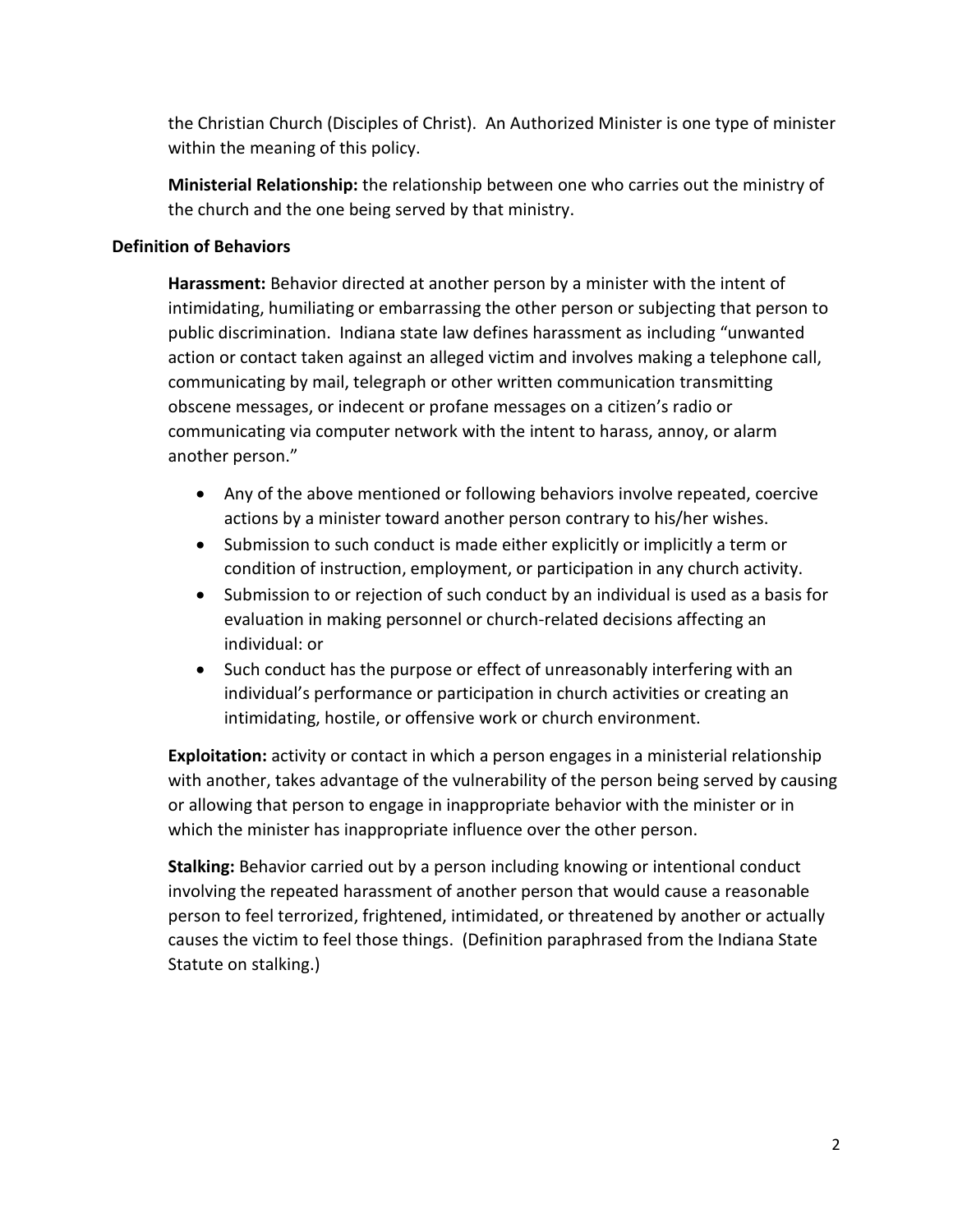## **Further Explanation Related to Definitions**

Harassment includes unsolicited and unwelcome contact that may have sexual overtones particularly:

- Written contact, such as sexually suggestive or obscene letters, notes, e-mails or invitations;
- Verbal contact such as sexually suggestive or obscene comments, threats, slurs, epithets, jokes gender-specific traits, or sexual propositions;
- Physical contact, such as intentional touching, pinching, brushing against another 's body, impeding or blocking movement, assault, coercing sexual intercourse; and
- Visual contact, such as leering or staring at another's body, gesturing, displaying sexually suggestive objects or pictures, cartoons, posters or magazines.
- Continuing to express sexual interest after being informed directly that the interest is unwelcome.
- Using sexual behavior to control, influence, or affect the career, salary, work, learning, or worship environment of another.
- Suggesting, threatening, or implying that a failure to accept a request for a date or sexual intimacy will affect a person's job prospects, church leadership, or comfortable participation in the life of the church.
- Implying or actually withholding support for an appointment, promotion, or change of assignment, to suggest that a poor performance report will be given because a person has declined a personal proposition.
- Hinting that benefits such as promotions, favorable performance evaluations, favorable assigned duties or shifts, recommendations or reclassifications will be forthcoming in exchange for sexual favors.

## **Requirements for Commencing and Continuing Ministry for Authorized Ministers**

As part of the hiring process, Authorized Ministers with ministerial positions at First Congregational will have a criminal background check completed; this is a standard procedure as part of the ministerial profile for the United Church of Christ. If the UCC profile is not used, the church will conduct a registered sex offender review for each candidate for a ministerial position by searching their name on the US Department of Justice website at [www.nsopr.gov.](http://www.nsopr.gov/) A limited general criminal background check will also be performed as well as a search of the Indiana sex offender registry because sometimes a name may be listed on one of these registries, but not the other.

Authorized Ministers with ministerial positions at First Congregational will attend all boundary workshops required by the Indiana Kentucky Conference of the United Church of Christ or will attend at least one workshop on these topics every three years.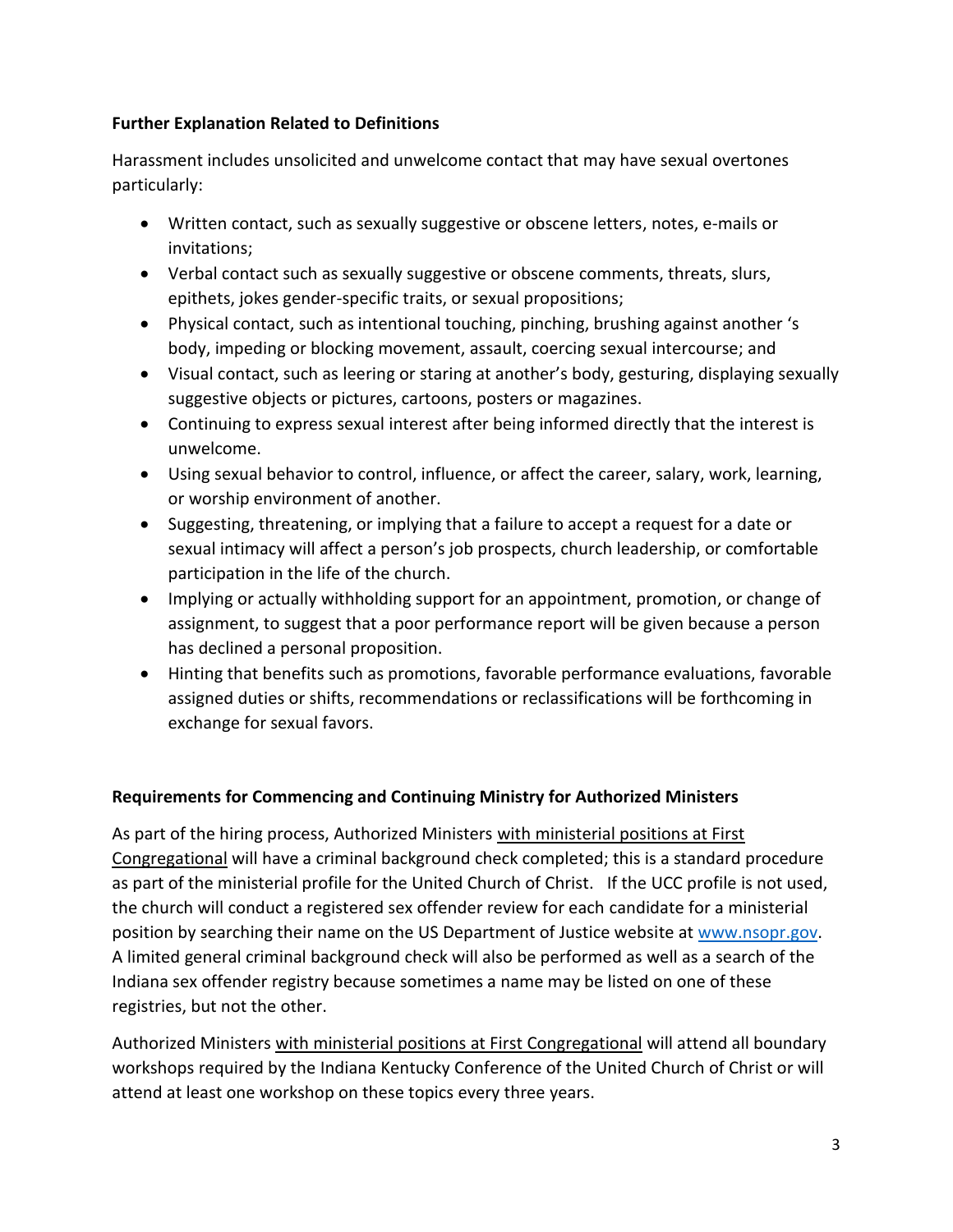### **Requirements for Ministry with Children, Youth, and Vulnerable Adults**

FCC is committed to providing a safe and healthy environment in which all people can learn about and experience God's love. In order to promote this, we have established the following guidelines in addition to the general requirements for ministry to the church.

- We expect that those who volunteer to work with minors and vulnerable adults will have been members of FCC for at least six months or, if not members, regularly and frequently associated with FCC for at least a year.
- All volunteers who regularly work with children, youth, and vulnerable adults will complete and submit a disclosure form similar to the sample attached- Exhibit A which will be reviewed initially and every three years by the SCRT, or could be reviewed by Church Council. Before beginning their duties, all prospective employees and regular, ongoing volunteers will undergo a background check including, but not necessarily limited to; inquiries of references, a limited criminal history verification by a third party vendor that will include a check of the national and state sex offender registry.
- All volunteers and employees who regularly work with children, youth, and vulnerable adults will receive initial orientation regarding safe church policy and procedures by the SCRT or church council and whenever changes to the policy are made. Each volunteer/employee will receive a copy of the Safe Church Policy.
- It is the policy of this church to provide adequate supervision and safeguards for youth activities. Whenever possible, two adults will be present when children are being supervised. Depending upon the number of children being supervised and the type of activity, more adults or youth age 18 or older may be necessary.
- Written consent of one parent or guardian of a minor will be required for all activities off church property and any overnight youth activities.

## **Procedures for Handling Complaints of Harassment, Exploitation or Stalking**

**I.** A subcommittee of the Church Council with no less than two members, one male and one female, will be appointed by the Church Council each year in preparation for the possibility of hearing complaints under this policy. This subcommittee the Safe Church Response Team, referred to as SCRT, will be familiar with the terms of this policy, as well as the established procedures of the church for dealing with a complaint. The SCRT will strive for neutrality in all matters and will recuse themselves from any deliberations in which they cannot maintain neutrality.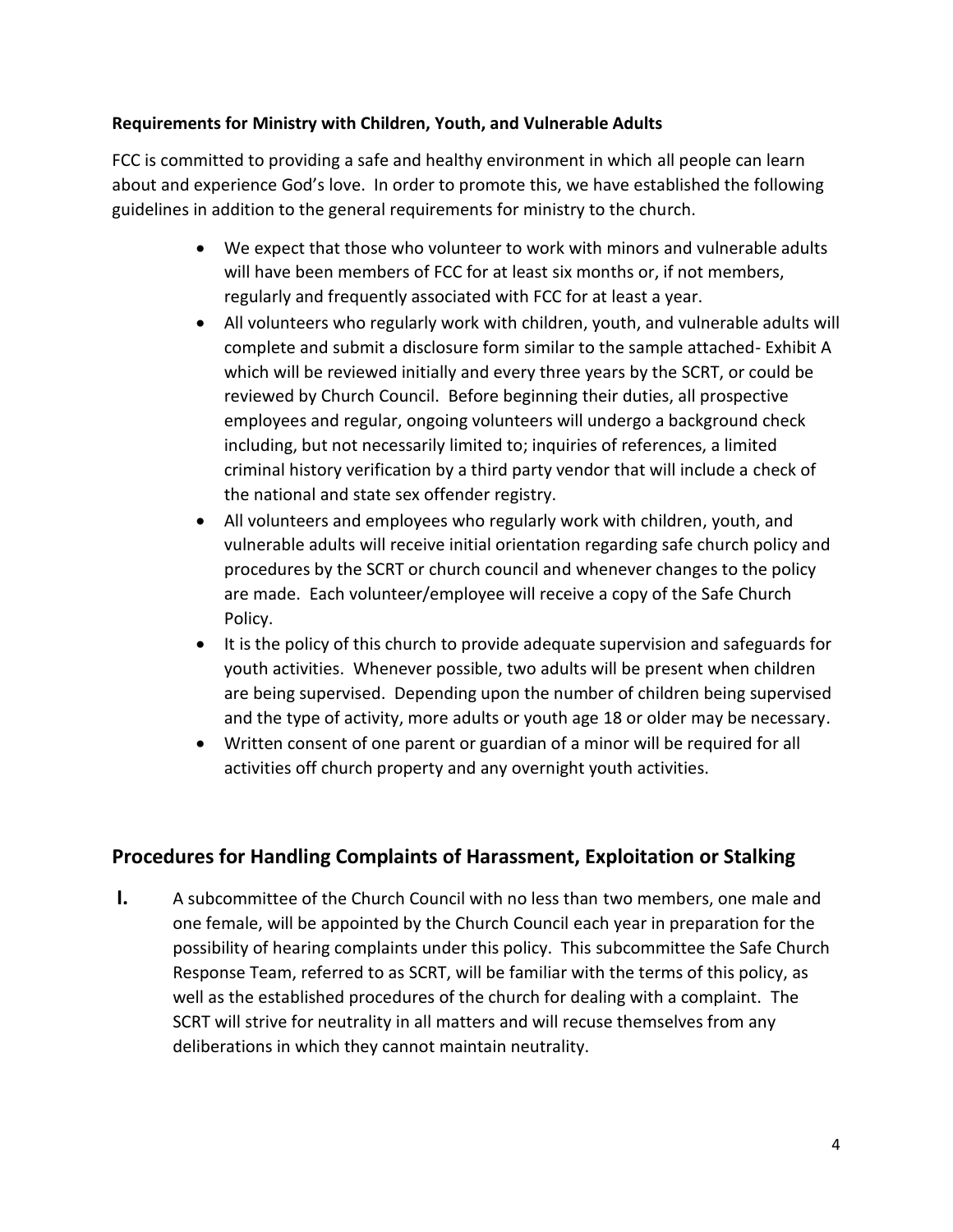- **II.** Several approaches may be taken in addressing incidents of alleged harassment, exploitation, or stalking.
	- The complainant can attempt to resolve the matter directly with the respondent, the individual accused of harassment, exploitation, or stalking.
	- The complainant can report the incident to a called Authorized Minister of FCC or to the SCRT in an effort to resolve the matter informally.
	- If an informal resolution of the complaint does not seem wise, appropriate, possible, or does not succeed, the complainant may request that the SCRT institute formal proceedings which shall include the following steps.
		- 1. The SCRT shall advise the Minister and Moderator of the receipt of all complaints and shall keep them apprised of ongoing steps and actions taken. If either the Minister or Moderator is the subject of the complaint, this notice requirement shall not apply to that person but shall be sent by the complainant directly to the Church Council and the Southeast Association Committee on Ministry of the Indiana-Kentucky conference of the United Church of Christ.
		- 2. The SCRT shall gather statements or other information from all individuals involved in the alleged harassment, exploitation, or stalking and from others who may have pertinent information, such as qualified professional consultants and present such information to the Church Council. The report of any formal investigation made by the SCRT will be shared with the Church Council and ultimately, with the congregation if the complainant approves such disclosure. In any case, a summary of the investigation findings will be shared with the congregation. The intent is to be transparent in accordance with confidentiality of the complainant, at all times protecting their privacy.
		- 3. The Church Council, or an appropriate subcommittee thereof, shall make determinations and take action accordingly: such action may include one or more of the following:
			- a. A finding that harassment, exploitation, or stalking has occurred and that the appropriate body of the church is called upon to take action accordingly; such action may include one or more of the following:
				- A formal reprimand with defined expectations for changed behavior.
				- Recommending or requiring psychological or psychiatric assessment, counseling and/or treatment.
				- Probationary standing, with the terms of the probation clearly defined.
				- Pursue process to dismiss from employment or authorized volunteer position by, affiliation with, or membership in the church.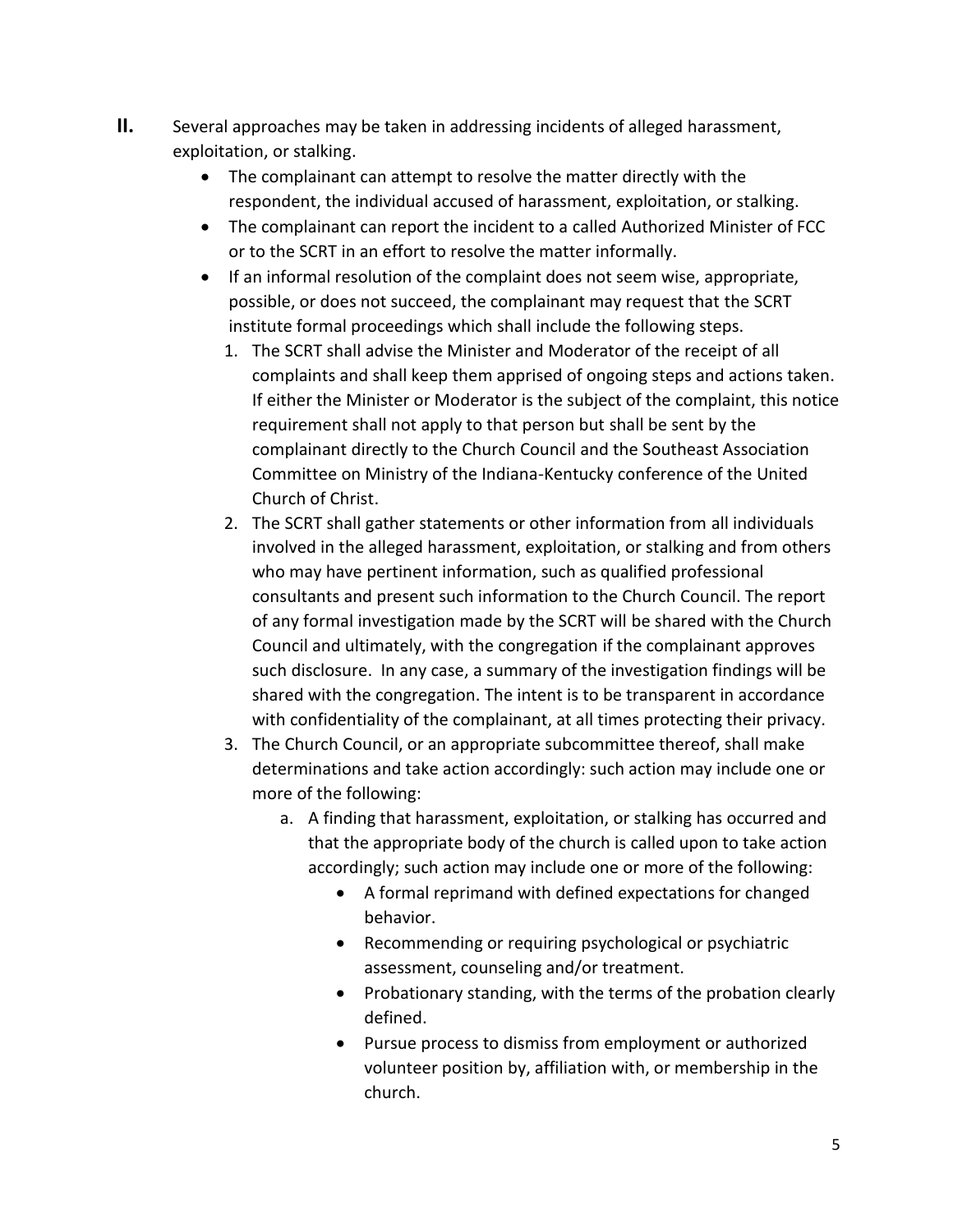b. A finding that harassment, exploitation, or stalking did not occur.

A written summary of the Church Council proceedings in such cases will be maintained and shared with the congregation, if appropriate, based on the complainant's wishes regarding disclosure.

- **1.** The person(s) toward whom the inappropriate behavior is directed need not be the complainant. Moreover, neither consent nor acquiescence by the person who is alleged to have been harassed, exploited or stalked, will excuse or exonerate inappropriate behavior by the person alleged to have been the perpetrator. At any time the church may initiate or proceed with the formal complaint process.
- **2.** In determining whether alleged conduct constitutes harassment, exploitation, or stalking, consideration will be given to the record of the alleged incident(s) as a whole and to the totality of the circumstances, including the context in which the alleged incident(s) occurred.
- **3.** Any person bringing a harassment, exploitation, or stalking complaint or assisting in investigating such a complaint will **not** be adversely affected in terms and conditions of employment or church membership or affiliation or otherwise discriminated against or discharged related to the incident(s).

### **III.** Abuse Statutes and Reporting

It is a legal requirement to report to appropriate authorities ( see information below for a listing of the proper authorities to which to report) if at any time, the church, its leaders, or any member of FCC has reasonable cause to believe a minor may be abused or neglected or in danger of being abused or neglected. Any person who becomes aware of facts or circumstances that indicate child abuse or neglect has occurred or that there exists a substantial risk child abuse or neglect may occur in the foreseeable future shall immediately report the matter to the proper authorities. The Indiana Child Abuse Hotline is 1-800-800-5556. Reports can also be made to the Social Services Department of any hospital or Public Health Nurse in the county in which the abuse is alleged. **(The person seeing or suspecting the abuse must report the abuse. It cannot be reported to the Authorized Minister or other church leaders for them to report to the authorities, according to Indiana state law.) The reporter is immune from prosecution or suit from the victim's family if the report is made in good faith.**  Additionally, any person who has reason to believe an individual adult is vulnerable and endangered as a victim or potential victim of abuse, neglect or exploitation must report their concerns and information to Indiana Adult Protective Services who will investigate the matter. A vulnerable adult is a person 18 years of age or older who is physically